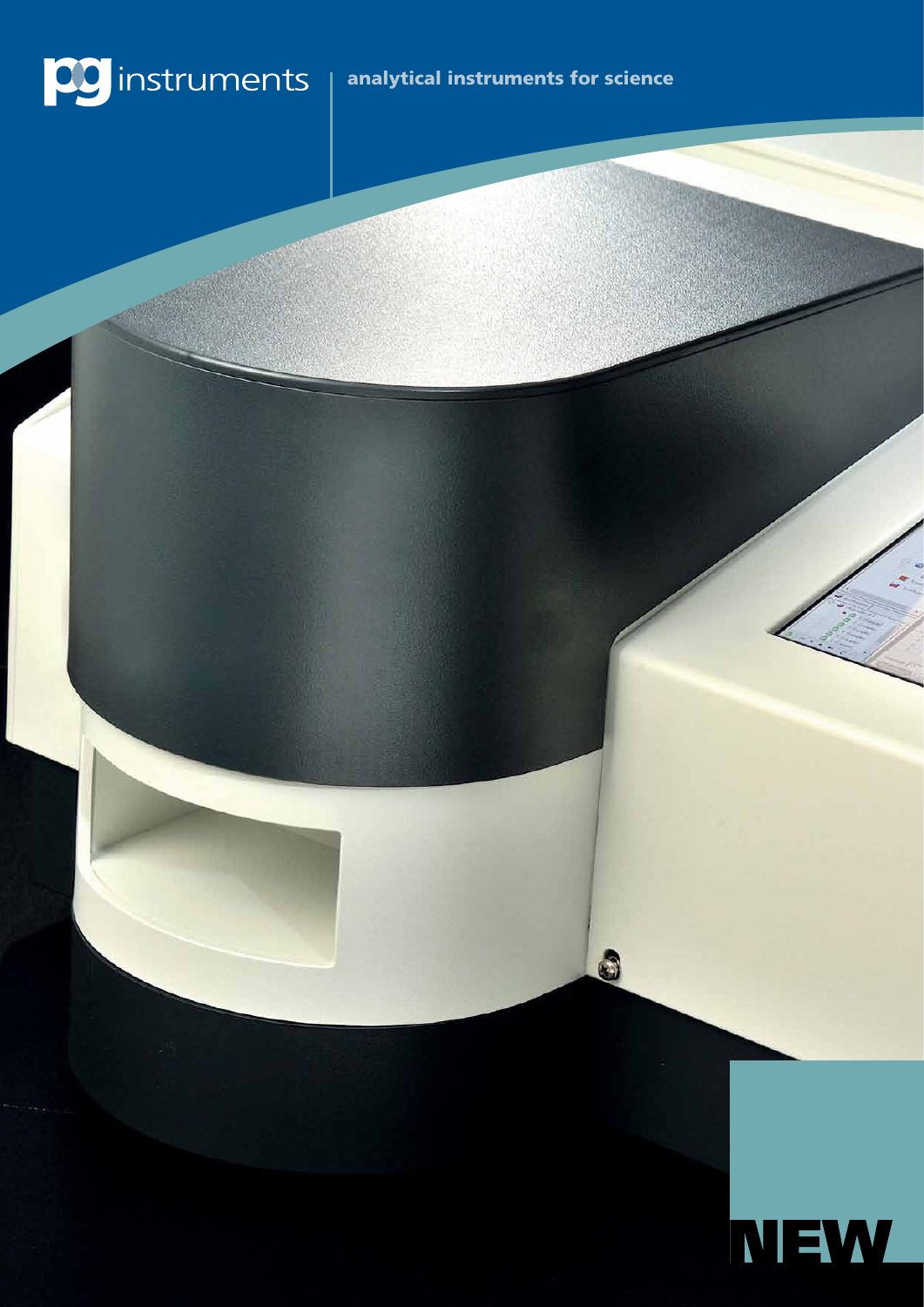## T75 UV-VIS Spectrophotometer

*The T75 is a high performance dual beam spectrophotometer available with a fixed (2nm) or variable (0.5, 1, 2, 5nm) spectral bandwidth, which is innovative in terms of instrument application, mechanical and optical design, electronic control and software whilst retaining features that are well established and accepted through the industry.*

The T75 series of UV-Visible Spectrometers are directly controlled by an embedded PC touch screen interface which has a Windows 8 operating system. Our latest UV-Win 6 software is pre-loaded and offers many features. These include three dimensional spectrum, kinetic measurements, Photometric analysis using multiple wavelengths, method and data storage, exportation of data in multiple formats and GLP administration.

#### **The T75 range consists of two models:**

*T75 UV-Vis* instrument offers a fixed bandwidth of 2nm.

*T75+ UV-Vis* instrument offers a variable bandwidth of 0.5, 1, 2, 5nm

### Features & Functions

- **High performance fixed (2nm) or variable** *(0.5, 1, 2, 5nm) spectral bandwidth.*
- w *Wavelength accuracy +/- 0.3nm.*
- **I** Supplied with a motorised 8 cell changer and *pre-aligned Tungsten and Deuterium lamps.*
- w *Holographic blazed grating 1200 lines /mm.*
- **I** High degree of automation requiring minimal *key depressions to start analysis.*
- w *A Large Sample Compartment allows the easy interface of optional accessories.*
- **Embedded PC touch screen with Windows 8** *operating system.*
- **Cell Storage for up to 8 x 10cm Cuvettes is** *incorporated into the design.*
- **P** Pre-installed UV-Win 6 offering analysis *for Photometric Measurement, Spectrum Scans, Quantitative Determination and Kinetics. Additional features include 3D spectrum analysis and GLP protocol.*
- **Simple mechanical structure and modular** *electronics make routine maintenance very easy.*

### Optical System & Components

High quality optical components ensure reliable analytical data with low stray light achieved using very low noise electronic circuits.

The dual beam optics ensure good optical stability.

Pre-aligned Deuterium and Tungsten light sources deliver superior stability across the full wavelength range. Both types of lamps are inexpensive and easy to replace when required.

The modular design allows easy access to all optical surfaces which can be easily cleaned to maintain optimum reflectivity over the lifetime of the instrument.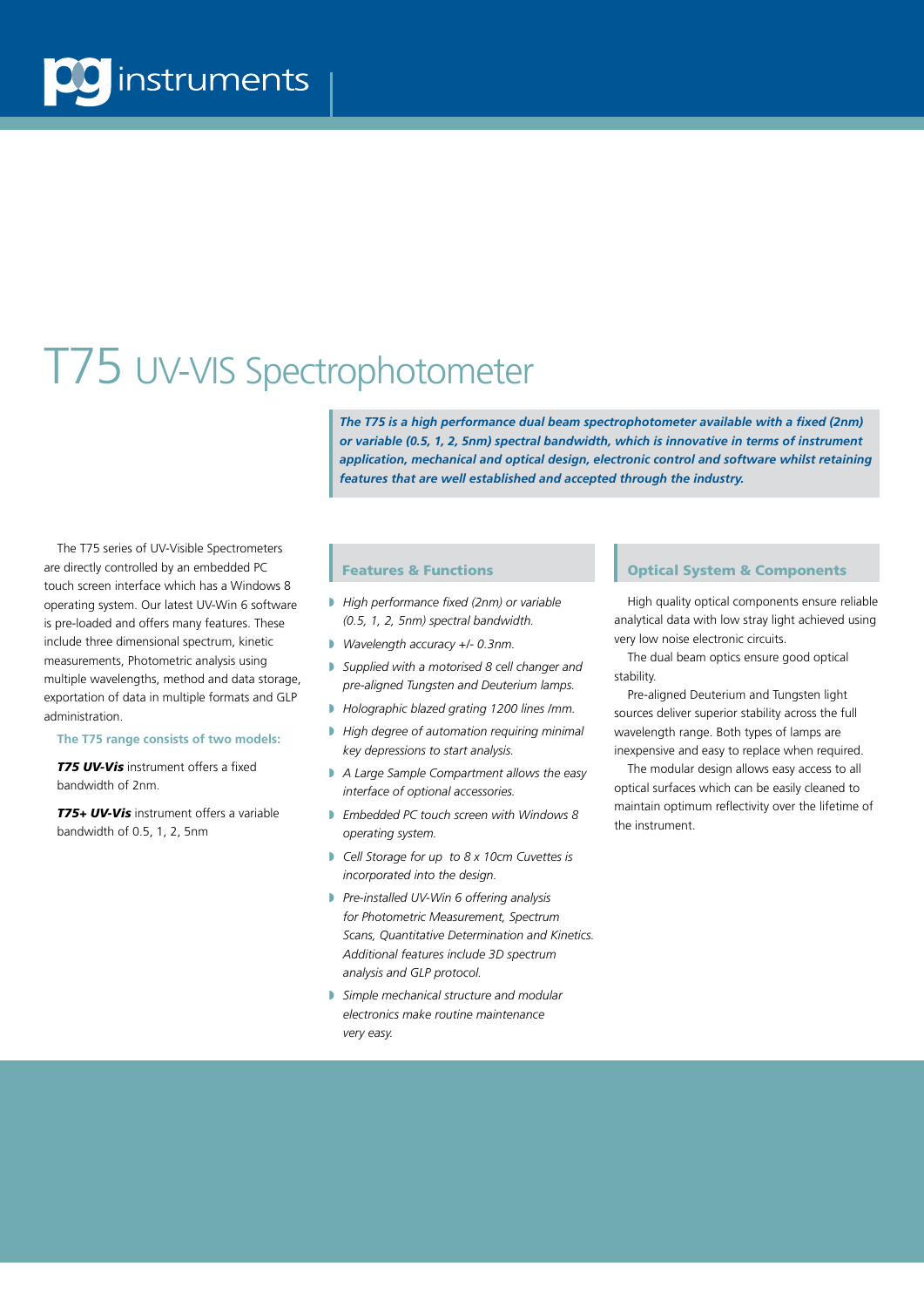# T75 UV-VIS Spectrophotometer



pg<sub>instruments</sub>